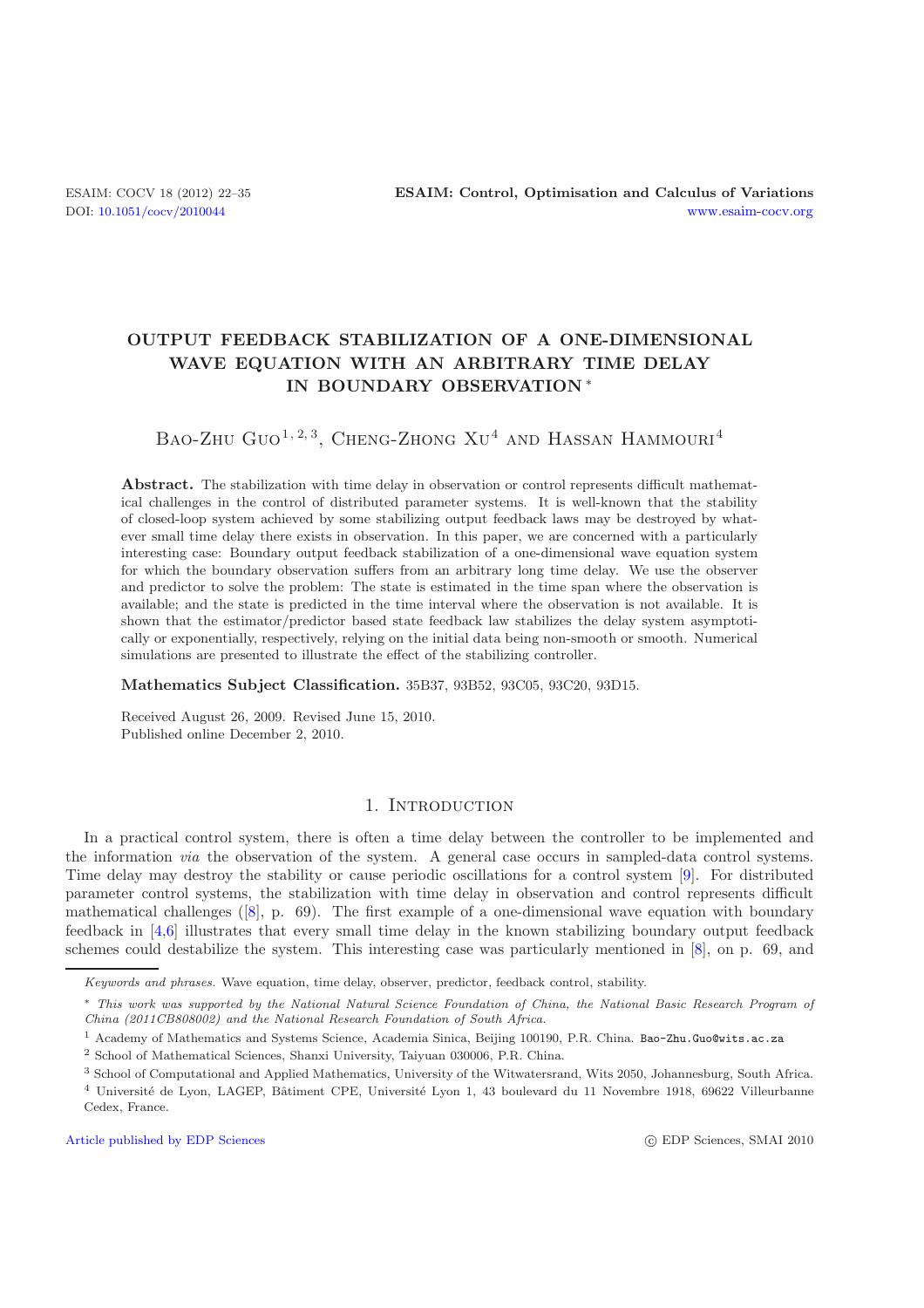subsequently in [\[2](#page-13-4)[,3](#page-13-5)[,5](#page-13-6)]. When the time delay appears, re-designing a stabilizing controller becomes thereby necessary. The difficulty to overcome in the time delay problem for elastic systems is that there are infinitely many eigen-modes on the imaginary axis, which is in sharp contrast to parabolic systems. A general result shown in [\[16\]](#page-13-7) for a class of infinite-dimensional control systems is that if there is a time delay in the output, the stabilization by the PI output feedback becomes defective or the stabilization is not robust to time delay. However this does not mean that there is no stabilizing controller in the presence of time delay.

Recently, inspired by the works of [\[7](#page-13-8)[,19\]](#page-13-9), we solved successfully the stabilization of one dimensional wave and beam equations with boundary control and non-collocated observation [\[12](#page-13-10)[,14](#page-13-11)]. The generalization to multidimensional systems is also available [\[11\]](#page-13-12). The idea behind is to use the infinite-dimensional observer to recover the state. In the presence of time delay, we used in [\[13](#page-13-13)] the same idea for Euler-Bernoulli beam equation: The state is estimated by the observer in the time span where the observation is available; and the state is predicted in the time interval where the observation is not available. Unfortunately, the convergence is only proved for smooth initial values in [\[13\]](#page-13-13). One of main objectives of this paper is to deal with the convergence of the scheme for one-dimensional wave equation when the initial values are not smooth.

The system is described by the one-dimensional wave equation with boundary control and collocated observation with time delay:

<span id="page-1-0"></span>
$$
\begin{cases}\nw_{tt}(x,t) - w_{xx}(x,t) = 0, \ 0 < x < 1, \ t > 0, \\
w(0,t) = 0, w_x(1,t) = u(t), \ t \ge 0, \\
w(x,0) = w_0(x), w_t(x,0) = w_1(x), \ 0 < x \le 1, \\
y(t) = w_t(1, t - \tau), \ t \ge \tau,\n\end{cases} \tag{1.1}
$$

where u is the control (or input),  $(w_0, w_1)$  is the unknown initial state,  $\tau > 0$  is a given arbitrary long constant time delay, y is the observation (or output) which suffers delay time  $\tau$ , that is to say, the information concerning the initial condition is available only after time  $\tau$ .

It is well-known that if the system  $(1.1)$  is free of time delay  $(i.e., \tau = 0)$ , the proportional output feedback control law  $u(t) = -ky(t), k > 0$ , stabilizes exponentially the system. However, if there is a time delay  $\tau > 0$ , then the closed-loop system [\(1.1\)](#page-1-0) by the output feedback law  $u(t) = -ky(t)$ ,  $k > 0$ , has at least one eigenvalue with positive real part (see [\[4\]](#page-13-2)) and so instability occurs. In other words, the proportional output feedback stabilizing control law can not tolerate any time delay. The drawback of this feedback control law makes it almost useless for present elastic system control theory or it is extremely dangerous in applications, because usually there is a time delay from the received information to the implemented control. This problem has been pointed out in  $[8]$  $[8]$ , on p. 69, and the design of a stabilizing controller for the system  $(1.1)$  in presence of time delay is the particularly interesting case raised there.

We proceed as follows. In the next section, Section 2, we show that the open-loop system is well-posed in the sense of Salamon [\[1\]](#page-13-14). This seems necessary for the design of the observer. Section 3 is devoted to the design of the observer. In Section 4, we design a stabilizing estimated state feedback control law and show that the closed-loop system is asymptotically stable for non-smooth initial values and exponentially stable for smooth values. Finally, some numerical simulations are presented in Section 5 to illustrate the convergence.

#### 2. Well-posedness of open-loop system

Since the time delay is a dynamic system itself, which represents somehow a memory, we have to specify the initial condition for the memory such that the system  $(1.1)$  can be determined. To do this, we introduce a new variable [\[17](#page-13-15)]

$$
z(x,t) = w_t(1, t - \tau x).
$$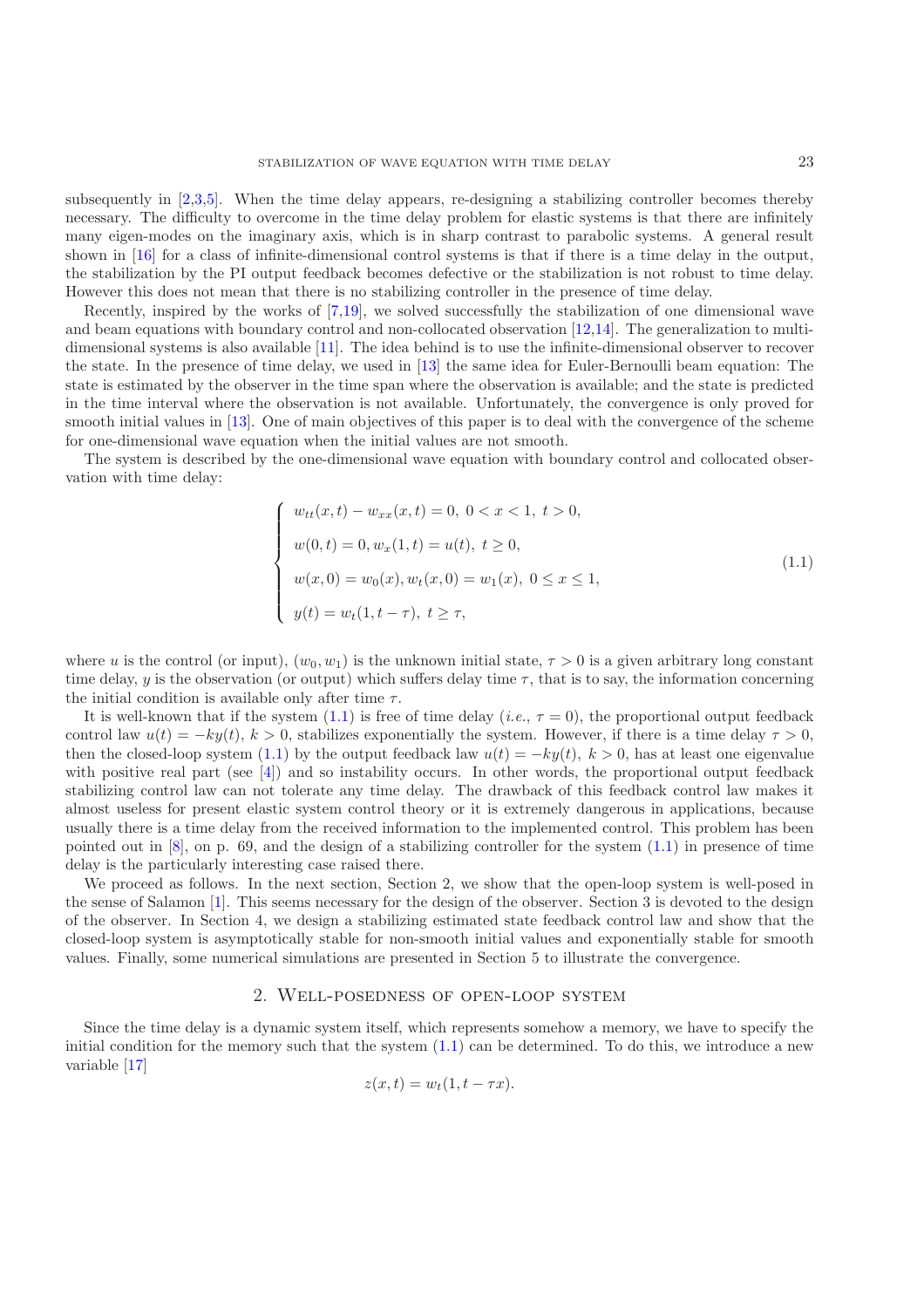<span id="page-2-0"></span>Then the system  $(1.1)$  becomes

$$
\begin{cases}\nw_{tt}(x,t) - w_{xx}(x,t) = 0, \ 0 < x < 1, \ t > 0, \\
w(0,t) = 0, w_x(1,t) = u(t), \ t \ge 0, \\
\tau z_t(x,t) + z_x(x,t) = 0, \ 0 < x < 1, \ t > 0, \\
z(0,t) = w_t(1,t), \ t \ge 0, \\
w(x,0) = w_0(x), w_t(x,0) = w_1(x), z(x,0) = z_0(x), \ 0 \le x \le 1, \\
y(t) = z(1,t), \ t \ge 0,\n\end{cases}\n\tag{2.1}
$$

where  $z_0$  is the initial value of the new variable z.

With state variable  $(w(\cdot,t), w_t(\cdot,t), z(\cdot,t))$ , we consider the system [\(2.1\)](#page-2-0) in the energy state space  $H =$  $\mathcal{H} \times L^2(0,1)$ , where  $\mathcal{H} = H_L^1(0,1) \times L^2(0,1)$  and  $H_L^1(0,1) = \{f \mid f \in H^1(0,1), f(0) = 0\}$ . The norm of  $(u_1, t)$   $u_2(t, t) \geq (t, t)$  in H is defined by the system energy as follows  $(w(\cdot, t), w_t(\cdot, t), z(\cdot, t))$  in H is defined by the system energy as follows

$$
E(t) = \frac{1}{2} ||(w(\cdot, t), w_t(\cdot, t), z(\cdot, t))||_H^2 = \frac{1}{2} \int_0^1 [w_x^2(x, t) + w_t^2(x, t) + z^2(x, t)] dx.
$$

The norm of  $(w(\cdot, t), w_t(\cdot, t))$  in H is defined by

$$
\|(w(\cdot,t),w_t(\cdot,t))\|_{\mathcal{H}}^2 = \int_0^1 [w_x^2(x,t) + w_t^2(x,t)]\mathrm{d}x.
$$

The input space and the output space are the same  $U = Y = \mathbb{C}$ .

The first question is the well-posedness for the system  $(2.1)$  in the sense of Salamon. The question is to know if the mapping from each pair of initial data and control input signal to the pair of state and the output observation signal is continuous.

<span id="page-2-3"></span>**Theorem 2.1.** *The system* [\(2.1\)](#page-2-0) *is well-posed: For any*  $(w_0, w_1, z_0) \in H$  *and*  $u \in L^2_{loc}(0, \infty)$ *, there exists* a unique solution to (2.1) such that  $(w_1, t)$   $w_1(t, t) \neq (t, t)$ )  $\in C(0, \infty; H)$  and for each  $T > 0$  ther *a* unique solution to [\(2.1\)](#page-2-0) such that  $(w(\cdot,t), w_t(\cdot,t), z(\cdot,t)) \in C(0,\infty;H)$ , and for each  $T > 0$ , there exists a<br>constant  $C_{\mathcal{F}}$  such that *constant*  $C_T$  *such that* 

<span id="page-2-1"></span>
$$
\|(w(\cdot,T),w_t(\cdot,T),z(\cdot,T))\|^2 + \int_0^T y^2(t)dt \le C_T \left[ \|(w_0,w_1,z_0)\|^2 + \int_0^T u^2(t)dt \right].
$$
 (2.2)

*Proof.* It is well-known that the following system

$$
\begin{cases}\nw_{tt}(x,t) - w_{xx}(x,t) = 0, \ 0 < x < 1, \ t > 0, \\
w(0,t) = 0, \ w_x(1,t) = u(t), \ t \ge 0, \\
y_w(t) = w_t(1,t), \ t \ge 0\n\end{cases} \tag{2.3}
$$

can be written as a second-order system in  $H$  [\[10\]](#page-13-16):

$$
\begin{cases}\nw_{tt}(\cdot, t) + Aw(\cdot, t) + Bu(t) = 0, \\
y_w(t) = -B^*w_t(\cdot, t),\n\end{cases}
$$
\n(2.4)

<span id="page-2-2"></span>where

<span id="page-2-4"></span>
$$
Af = -f'', \forall f \in D(A) = \{f \in H^2(0,1) \cap H^1_L(0,1) \mid f'(1) = 0\}, B = -\delta(x-1),\tag{2.5}
$$

and  $\delta(\cdot)$  denotes the Dirac distribution. A has eigen-pairs  $\{\lambda_n = (n-1/2\pi)i, \varphi_n = \sin((n-1/2)\pi x)\}_{n\in\mathbb{Z}}$ . Since  $|b_n| = |\langle B^*, \sin(n-1/2)\pi x \rangle| = 1$  for any  $n \in \mathbb{Z}$ , it follows from Proposition 2 of [\[10\]](#page-13-16) that B is an admissible input operator [21]. A direct computation shows that the transfer function of (2.3) is input operator  $[21]$ . A direct computation shows that the transfer function of  $(2.3)$  is

$$
H(s) = \frac{e^s - e^{-s}}{e^s + e^{-s}}, \ \forall \ \text{Re}(s) > 0,
$$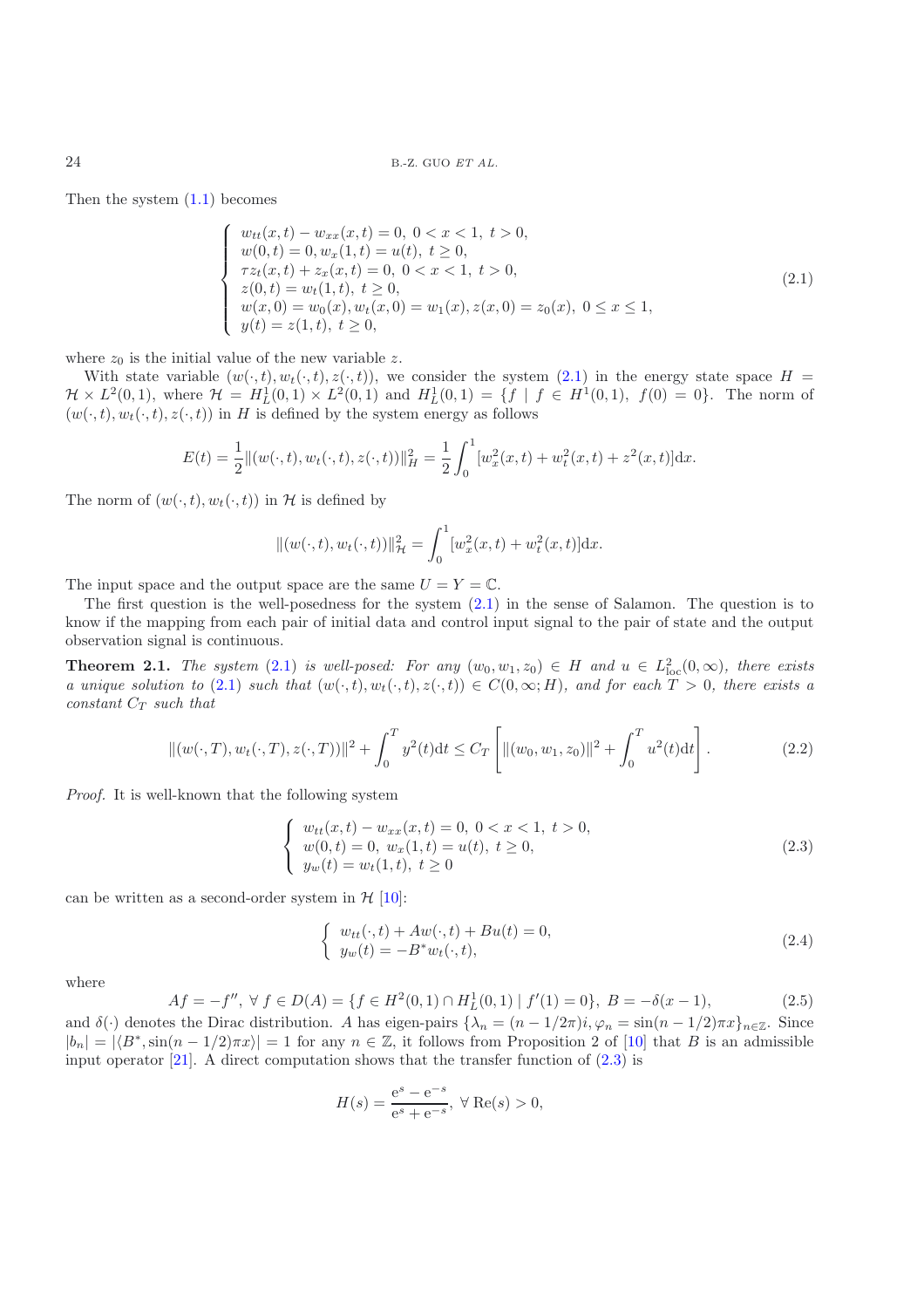which is bounded on some open right half complex plane. Hence the system  $(2.3)$  is well-posed in the sense of Salamon [\[1](#page-13-14)], that is to say, for any  $u \in L^2_{loc}(0,\infty)$  and  $(w_0, w_1) \in \mathcal{H}$ , there exists a unique solution  $(w_0, t)$   $w_0, t) \in C(0,\infty; \mathcal{H})$  to (2.3). Moreover for any  $T > 0$  there exists a constant  $D_{\mathcal{F}}$  such th  $(w(\cdot, t), w_t(\cdot, t)) \in C(0, \infty; \mathcal{H})$  to [\(2.3\)](#page-2-1). Moreover, for any  $T > 0$ , there exists a constant  $D_T$  such that

$$
\|(w(\cdot,T),w_t(\cdot,T))\|_{\mathcal{H}}^2 + \int_0^T |y_w(t)|^2 dt \le D_T \left[ \|(w_0,w_1)\|_{\mathcal{H}}^2 + \int_0^T |u(t)|^2 dt \right].
$$
\n(2.6)

<span id="page-3-2"></span>This together with the analytic expression of the "z" part solution which is obtained by integrating along the characteristic line

<span id="page-3-3"></span>
$$
z(x,t) = \begin{cases} z_0\left(x - \frac{t}{\tau}\right), \ x \ge \frac{t}{\tau}, \\ w_t\left(1, t - x\tau\right), \ x < \frac{t}{\tau}, \end{cases} \tag{2.7}
$$
   
olves only simple calculations and we omit the details here.

gives the required result. Since it involves only simple calculations and we omit the details here.  $\Box$ 

#### 3. Observer design

The well-posedness for system [\(2.1\)](#page-2-0) claimed in previous section tells us that the  $L_{\text{loc}}^2(0,\infty)$  input of the term produces  $L^2(0,\infty)$  output. This point is particularly important in the design of the observer because system produces  $L^2_{loc}(0,\infty)$  output. This point is particularly important in the design of the observer because<br>in observer, the output of the system becomes the input of the observer in observer, the output of the system becomes the input of the observer.

We go back to system [\(1.1\)](#page-1-0). For any given  $t>\tau$ , the output signal  $\{y(s)|s\in[\tau,t]\}$  is known. We proceed two steps by designing observer and predictor to recover the state of the system [\(1.1\)](#page-1-0).

**Step 1:** Construct the observer to estimate the state  $\{(w(x, s), w_s(x, s)), s \in [0, t - \tau]\}\$  from the known observation  $\{y(s+\tau)|s\in[0,t-\tau],\ t>\tau\}.$ 

<span id="page-3-0"></span>Since the observation  $\{y(s+\tau), s \in [0, t-\tau]\}$  has been known and  $\{(w(x, s), w_s(x, s)), s \in [0, t-\tau]\}$  satisfies

$$
\begin{cases}\nw_{ss}(x,s) - w_{xx}(x,s) = 0, \ 0 < x < 1, \ 0 < s < t - \tau, \ t > \tau, \\
w(0,s) = 0, \ 0 < s < t - \tau, \ t > \tau, \\
w_x(1,s) = u(s), \ 0 < s < t - \tau, \ t > \tau, \\
w(x,0) = w_0(x), \ w_s(x,0) = w_1(x), \ 0 < x \le 1,\n\end{cases}\n\tag{3.1}
$$

we can construct naturally the observer for the system [\(3.1\)](#page-3-0) by the principle of "copy of the plant and injection of the output":

$$
\begin{cases}\n\widehat{w}_{ss}(x,s) - \widehat{w}_{xx}(x,s) = 0, \ 0 < x < 1, \ 0 < s < t - \tau, \ t > \tau, \\
\widehat{w}(0,s) = 0, \ 0 < s \leq t - \tau, \\
\widehat{w}_x(1,s) = u(s) - k_1 \left[ \widehat{w}_s(1,s) - y(s + \tau) \right], \ 0 < s \leq t - \tau, \ t > \tau, \ k_1 > 0, \\
\widehat{w}(x,0) = \widehat{w}_0(x), \ \widehat{w}_s(x,0) = \widehat{w}_1(x), \ 0 < x \leq 1,\n\end{cases} \tag{3.2}
$$

<span id="page-3-4"></span><span id="page-3-1"></span>where  $(\widehat{w}_0, \widehat{w}_1)$  is an arbitrary initial state of the observer. We first fix the solvability of the observer [\(3.2\)](#page-3-1).

**Proposition 3.1.** *The system* [\(3.2\)](#page-3-1) *is well-posed: For any*  $t > \tau$ ,  $(w_0, w_1) \in \mathcal{H}$ ,  $(\widehat{w}_0, \widehat{w}_1) \in \mathcal{H}$ , and  $u \in$  $L^2_{\text{loc}}(0,\infty)$ , there exists a unique solution to [\(3.2\)](#page-3-1) such that  $(\widehat{w}(\cdot,s), \widehat{w}_s(\cdot,s)) \in C(0,t-\tau;\mathcal{H})$ . Moreover, for any  $0 < T \leq t - \tau$ , there exist positive constants  $\widehat{C}_T, \widetilde{C}_T$  such that

$$
\begin{split} \left\|(\widehat{w}(\cdot,T),\widehat{w}_s(\cdot,T))\right\|_{\mathcal{H}}^2 &\leq \widehat{C}_T \left[\left\|(\widehat{w}_0,\widehat{w}_1)\right\|_{\mathcal{H}}^2 + \int_{\tau}^{T+\tau} y^2(s)ds + \int_0^T u^2(s)ds\right] \\ &\leq \widetilde{C}_T \left[\left\|(\overline{w}_0,w_1)\right\|_{\mathcal{H}}^2 + \left\|(\widehat{w}_0,\widehat{w}_1)\right\|_{\mathcal{H}}^2 + \int_0^T u^2(s)ds\right]. \end{split}
$$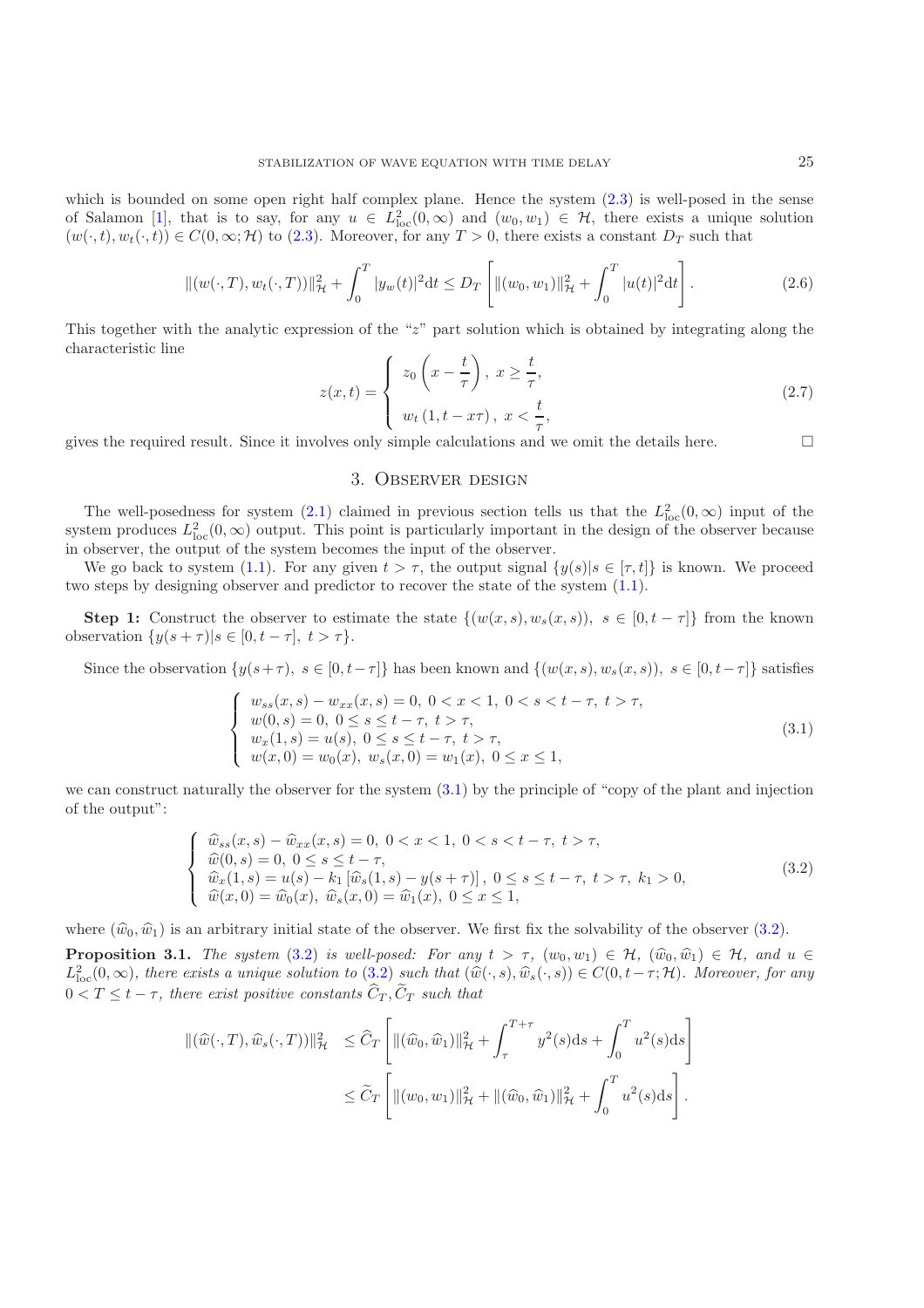<span id="page-4-0"></span>*Proof.* Firstly, notice that  $(3.2)$  can be written as

$$
\widehat{w}_{ss}(\cdot, s) + A\widehat{w}(\cdot, s) + k_1 BB^* \widehat{w}_s(\cdot, s) + B[u(s) + k_1 y(s + \tau)] = 0, \ \forall \ 0 < s < t - \tau, \ t > \tau,\tag{3.3}
$$

where  $A, B$  are defined in [\(2.5\)](#page-2-2). By Corollary 1 of [\[10\]](#page-13-16), [\(3.3\)](#page-4-0) is well-posed, that is, for any  $(\widehat{w}_0, \widehat{w}_1) \in \mathcal{H}$ ,<br> $u(x) \in L^2((0, \infty), u(x+\tau) \in L^2((0, t-\tau))$  which is assumed by Theorem 2.1, there exists a unique solutio  $u(\cdot) \in L^2_{loc}(0,\infty), y(\cdot+\tau) \in L^2(0,t-\tau)$  which is assured by Theorem [2.1,](#page-2-3) there exists a unique solution to [\(3.3\)](#page-4-0) such that  $(\widehat{w}(\cdot, s), \widehat{w}_s(\cdot, s)) \in C(0, t - \tau; \mathcal{H})$ . Moreover, for any  $0 < T \leq t - \tau$ , there exists a constant  $\widehat{C}_{1T}$  such that

$$
\|(\widehat{w}(\cdot,T),\widehat{w}_s(\cdot,T))\|_{\mathcal{H}}^2 \le \widehat{C}_{1T} \left[ \|(\widehat{w}_0,\widehat{w}_1)\|_{\mathcal{H}}^2 + \int_{\tau}^{T+\tau} y^2(s)ds + \int_0^T u^2(s)ds \right].
$$
\n(3.4)

This is the first inequality required. The second inequality follows from the first inequality and [\(2.6\)](#page-3-2) that

$$
\int_{\tau}^{T+\tau} |y(s)|^2 ds \le D_T \left[ ||(w_0, w_1)||_{\mathcal{H}}^2 + \int_0^T |u(t)|^2 dt \right].
$$

The proof is complete.

In order for  $(3.2)$  to be an observer for  $(3.1)$ , we have to show its convergence. To do this, let

$$
\varepsilon(x,s) = \widehat{w}(x,s) - w(x,s), \ 0 \le s \le t - \tau. \tag{3.5}
$$

 $\Box$ 

<span id="page-4-1"></span>Then by  $(3.1)$ ,  $(3.2)$  and  $(2.7)$ ,  $\varepsilon$  satisfies

<span id="page-4-3"></span>
$$
\begin{cases}\n\varepsilon_{ss}(x,s) - \varepsilon_{xx}(x,s) = 0, \ 0 < x < 1, \ 0 < s < t - \tau, \ t > \tau, \\
\varepsilon(0,s) = 0, \ 0 < s \le t - \tau, \ t > \tau, \\
\varepsilon_x(1,s) = -k_1 \varepsilon_s(1,s), \ 0 < s \le t - \tau, \ t > \tau, \\
\varepsilon(x,0) = \widehat{w}_0(x) - w_0(x), \ \varepsilon_s(x,0) = \widehat{w}_1(x) - w_1(x), \ 0 < x \le 1.\n\end{cases}
$$
\n(3.6)

System  $(3.6)$  can be written as:

$$
\frac{\mathrm{d}}{\mathrm{d}s} \left( \begin{array}{c} \varepsilon(x,s) \\ \varepsilon_s(x,s) \end{array} \right) = \mathcal{A}_{k_1} \left( \begin{array}{c} \varepsilon(x,s) \\ \varepsilon_s(x,s) \end{array} \right),\tag{3.7}
$$

where the operator  $A_{k_1}$  is defined as follows:

$$
\begin{cases}\n\mathcal{A}_{k_1}(f,g)^\top = (g, f'')^\top, \\
D(\mathcal{A}_{k_1}) = \{(f,g)^\top \in (H^2(0,1) \cap H^1_L(0,1)) \times H^1_L(0,1)|f'(1) = -k_1 g(1)\}.\n\end{cases}
$$
\n(3.8)

<span id="page-4-4"></span>It is well-known that  $\mathcal{A}_{k_1}$  generates an exponential stable  $C_0$ -semigroup on  $\mathcal{H}$ , which satisfies

$$
\|\mathbf{e}^{\mathcal{A}_{k_1}t}\| \le M \mathbf{e}^{-\omega t}, \ \forall \ t \ge 0 \tag{3.9}
$$

for some positive constants  $M, \omega$ . Hence, for any  $(w_0, w_1) \in \mathcal{H}$ ,  $(\widehat{w}_0, \widehat{w}_1) \in \mathcal{H}$ , there exists a unique solution to [\(3.6\)](#page-4-1) which satisfies

<span id="page-4-5"></span>
$$
\|(\varepsilon(\cdot,s),\varepsilon_s(\cdot,s))\|_{\mathcal{H}} \leq M e^{-\omega s} \|(\widehat{w}_0 - w_0, \widehat{w}_1 - w_1)\|_{\mathcal{H}}, \ \forall \ s \in [0, t - \tau], \ t > \tau.
$$

<span id="page-4-2"></span>Therefore,  $(3.2)$  is indeed an observer for  $(3.1)$ .

**Step 2:** Predict  $\{(w(x, s), w_s(x, s)), s \in (t - \tau, t]\}$  by  $\{(\hat{w}(x, s), \hat{w}_s(x, s)), s \in [0, t - \tau]\}.$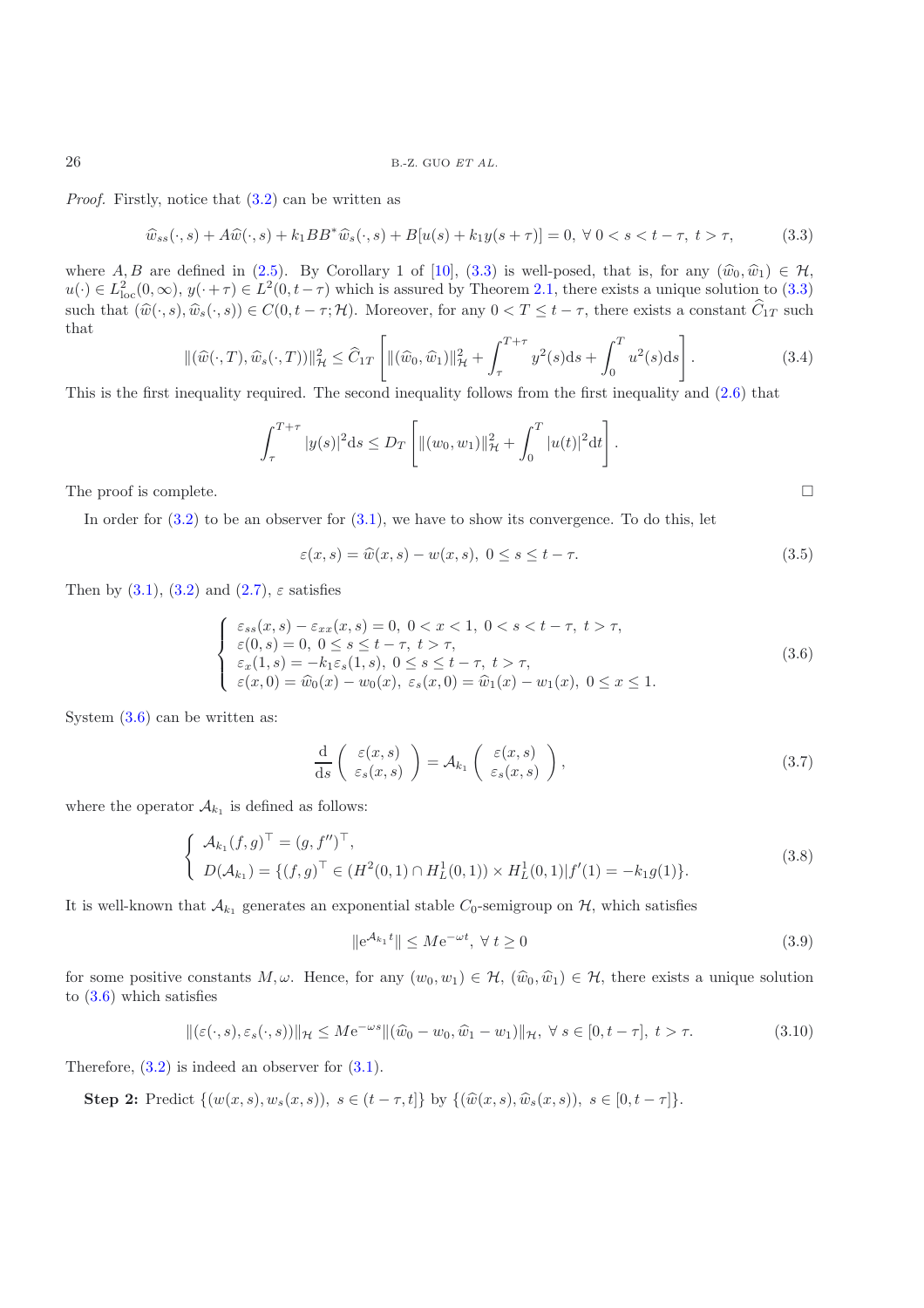<span id="page-5-0"></span>This is done by solving [\(1.1\)](#page-1-0) in  $[t - \tau, t]$  with estimated initial value  $(\hat{w}(x, t - \tau), \hat{w}_s(x, t - \tau))$  obtained from [\(3.2\)](#page-3-1):

$$
\begin{cases}\n\widehat{w}_{ss}^{t}(x,s) - \widehat{w}_{xx}^{t}(x,s) = 0, \ 0 < x < 1, \ t - \tau < s < t, \ t > \tau, \\
\widehat{w}^{t}(0,s) = 0, \ t - \tau \le s \le t, \ t > \tau, \\
\widehat{w}_{x}^{t}(1,s) = u(s), \ t - \tau \le s \le t, \ t > \tau, \\
\widehat{w}^{t}(x,t-\tau) = \widehat{w}(x,t-\tau), \ \widehat{w}_{s}^{t}(x,t-\tau) = \widehat{w}_{s}(x,t-\tau), \ 0 \le x \le 1, \ t > \tau.\n\end{cases}
$$
\n(3.11)

By Theorem [2.1,](#page-2-3) system [\(3.11\)](#page-5-0) is well-posed: For any  $t > \tau$  and  $u \in L^2(t - \tau, t)$ , there exists a unique so-lution to [\(3.11\)](#page-5-0) such that  $(\hat{w}^t(\cdot,s), \hat{w}_t^t(\cdot,s)) \in C(t-\tau,t;\mathcal{H})$ . Moreover, for any  $s \in [t-\tau,t]$ , there exists a constant  $\hat{G}$  and that constant  $\hat{C}_{t,s}$  such that

$$
\|(\widehat{w}^t(\cdot,s),\widehat{w}^t_s(\cdot,s))\|_{\mathcal{H}}^2 \leq \widehat{C}_{t,s}\left[\|(\widehat{w}(\cdot,t-\tau),\widehat{w}_s(\cdot,t-\tau))\|_{\mathcal{H}}^2 + \int_{t-\tau}^t |u(s)|^2 \mathrm{d}s\right].
$$

This together with Proposition [3.1](#page-3-4) leads to the well-posedness of [\(3.11\)](#page-5-0).

**Proposition 3.2.** *The system* [\(3.11\)](#page-5-0) *is well-posed: For any*  $t > \tau$ ,  $(w_0, w_1) \in H$ ,  $(\hat{w}_0, \hat{w}_1) \in H$ , and  $u \in$  $L^2(t - \tau, t)$ *, there exists a unique solution to* [\(3.11\)](#page-5-0) *such that* 

$$
(\widehat{w}^t(\cdot,s),\widehat{w}^t_s(\cdot,s)) \in C([t-\tau,t];\mathcal{H}).
$$

*Moreover, for any*  $s \in (t - \tau, t]$ *, there exists a constant*  $C_{t,s}$  *such that* 

$$
\|(\widehat{w}^t(\cdot,s),\widehat{w}^t_s(\cdot,s))\|_{\mathcal{H}}^2 \leq C_{t,s} \left[ \|(w_0,w_1)\|_{\mathcal{H}}^2 + \|(\widehat{w}_0,\widehat{w}_1)\|_{\mathcal{H}}^2 + \int_0^t u^2(s)ds \right].
$$

We finally get the estimated state variable:

$$
\widetilde{w}(x,t) = \widehat{w}^t(x,t), \ \widetilde{w}_t(x,t) = \widehat{w}_s^t(x,t), \ \forall \ t > \tau.
$$
\n(3.12)

<span id="page-5-3"></span>**Theorem 3.1.** *For any*  $t > \tau$ *, we have* 

<span id="page-5-1"></span>
$$
\|(w(\cdot,t)-\widetilde{w}(\cdot,t),w_t(\cdot,t)-\widetilde{w}_t(\cdot,t))\|_{\mathcal{H}} \leq M e^{-\omega(t-\tau)} \|(\widehat{w}_0-w_0,\widehat{w}_1-w_1)\|_{\mathcal{H}},\tag{3.13}
$$

<span id="page-5-2"></span>where  $(\widehat{w}_0, \widehat{w}_1)$  *is the initial state of the observer* [\(3.2\)](#page-3-1),  $(w_0, w_1)$  *is the initial state of the original system* [\(1.1\)](#page-1-0)*, and the positive constants*  $M$ ,  $\omega$  *are given in* [\(3.10\)](#page-4-2).

*Proof.* Let

$$
\varepsilon^t(x,s) = \widehat{w}^t(x,s) - w(x,s), \ t - \tau \le s \le t. \tag{3.14}
$$

Then  $\varepsilon^t(x, s)$  satisfies

<span id="page-5-4"></span>
$$
\begin{cases}\n\varepsilon_{ss}^t(x,s) - \varepsilon_{xx}^t(x,s) = 0, \ 0 < x < 1, \ t - \tau < s \le t, \ t > \tau, \\
\varepsilon^t(0,s) = 0, \ t - \tau < s \le t, \ t > \tau, \\
\varepsilon_x^t(1,s) = 0, \ t - \tau < s \le t, \ t > \tau, \\
\varepsilon^t(x,t-\tau) = \varepsilon(x,t-\tau), \ \varepsilon_s^t(x,t-\tau) = \varepsilon_t(x,t-\tau), \ 0 < x \le 1, \ t > \tau,\n\end{cases}
$$
\n(3.15)

which is a conservative system

$$
\|(\varepsilon^t(\cdot,t),\varepsilon^t_s(\cdot,t))\|_{\mathcal{H}} = \|(\varepsilon(\cdot,t-\tau),\varepsilon_t(\cdot,t-\tau))\|_{\mathcal{H}}.
$$
\n(3.16)

This together with  $(3.10)$  and  $(3.12)$  gives  $(3.13)$ .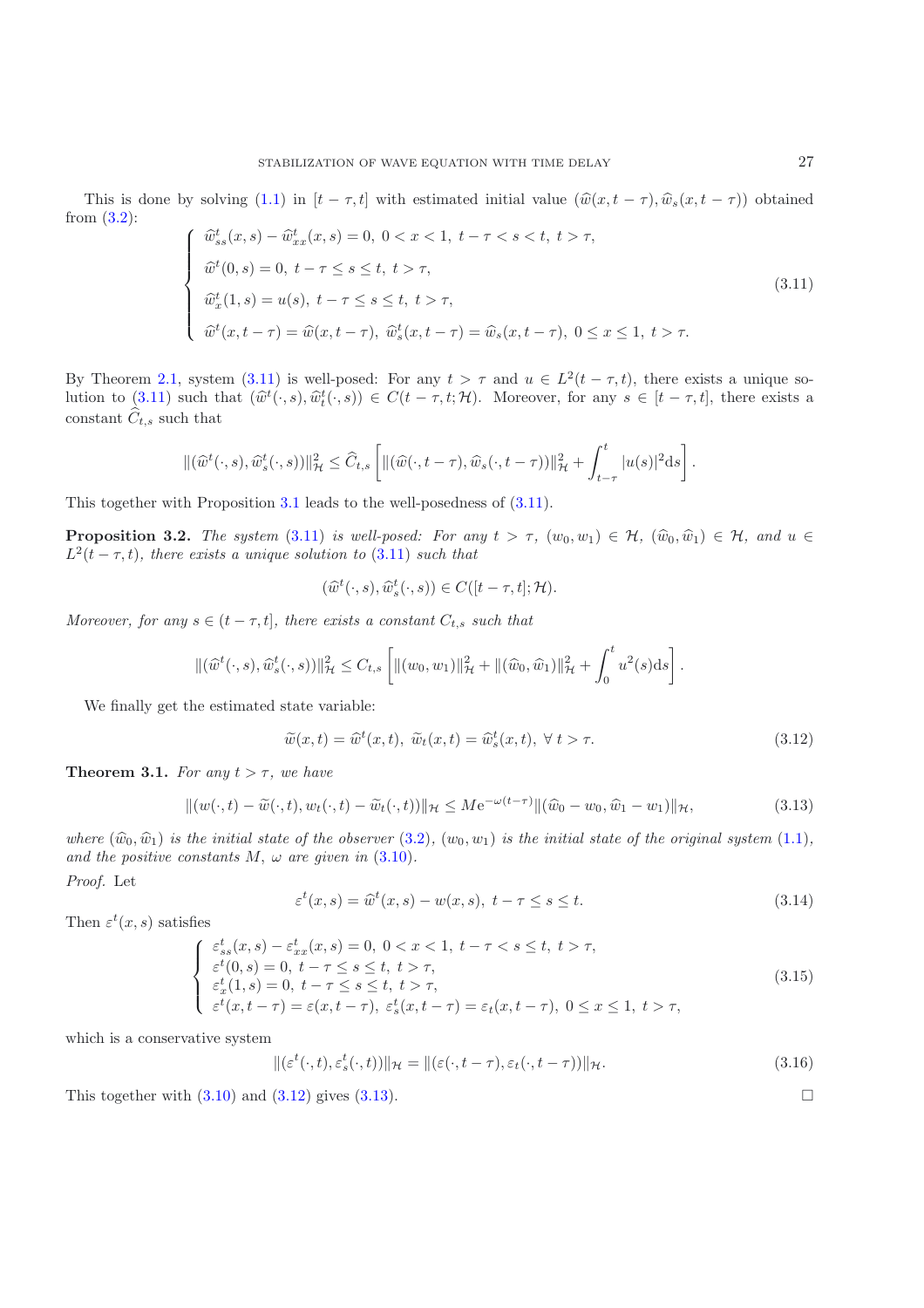#### 28 B.-Z. GUO *ET AL.*

#### 4. Stabilization by the estimated state feedback

Since  $u(t) = -k_2 w_t(1, t)$  stabilizes exponentially the system [\(1.1\)](#page-1-0), and due to [\(3.12\)](#page-5-1) and Theorem [3.1,](#page-5-3) the estimation  $\tilde{w}_t(1,t)$  of  $w_t(1,t)$  has been obtained, we naturally design the observer/predictor based state feedback control law as follows:

<span id="page-6-5"></span>By applying this control law the closed-loop system becomes a system of partial differential equations (4.2)–(4.4):  

$$
u^*(t) = \begin{cases} -k_2 \widetilde{w}_t(1,t) = -k_2 \widehat{w}_s^t(1,t), & t > \tau, \\ 0, & 0 \le t \le \tau. \end{cases}
$$
(4.1)

$$
\begin{cases}\nw_{tt}(x,t) - w_{xx}(x,t) = 0, \ 0 < x < 1, \ t > \tau, \\
w(0,t) = 0, \ t > \tau, \\
w_x(1,t) = -k_2 \hat{w}_s^t(1,t), \ t > \tau,\n\end{cases} \tag{4.2}
$$

<span id="page-6-0"></span>
$$
\begin{cases}\n\widehat{w}_{ss}(x,s) - \widehat{w}_{xx}(x,s) = 0, \ 0 < x < 1, \ 0 < s < t - \tau, \ t > \tau, \\
\widehat{w}(0,s) = 0, \ 0 < s < t - \tau, \ t > \tau, \\
\widehat{w}_x(1,s) = u^*(s) - k_1 \left[ \widehat{w}_s(1,s) - w_t(1,s) \right], \ 0 < s < t - \tau, \ t > \tau, \ k_1 > 0, \\
\widehat{w}(x,0) = \widehat{w}_0(x), \ \widehat{w}_s(x,0) = \widehat{w}_1(x), \ 0 < x < 1, \\
\widehat{w}_{ss}^t(x,s) - \widehat{w}_{xx}^t(x,s) = 0, \ 0 < x < 1, \ t - \tau < s < t, \ t > \tau, \\
\widehat{w}_x^t(0,s) = 0, \ t - \tau < s < t, \ t > \tau, \\
\widehat{w}_x^t(1,s) = u^*(s), \ t - \tau < s < t, \ t > \tau,\n\end{cases}
$$
\n
$$
\begin{cases}\n(4.4) \\
\widehat{w}_t^t(x,t-\tau) = \widehat{w}(x,t-\tau), \ \widehat{w}_s^t(x,t-\tau) = \widehat{w}_s(x,t-\tau), \ 0 < x \le 1, \ t > \tau.\n\end{cases}
$$

<span id="page-6-1"></span>We consider the closed-loop system  $(4.2)$ – $(4.4)$  in the state space  $X = H^3$ . Obviously the system  $(4.2)$ – $(4.4)$ is equivalent to the following  $(4.5)$ – $(4.7)$  for  $t > \tau$  (see also Rem. [4.1](#page-8-0) below)

$$
\begin{cases}\nw_{tt}(x,t) - w_{xx}(x,t) = 0, \ 0 < x < 1, \ t > \tau, \\
w(0,t) = 0, \ t > \tau, \\
w_x(1,t) = -k_2 w_t(1,t) - k_2 \varepsilon_s^t(1,t), \ t > \tau,\n\end{cases} \tag{4.5}
$$

<span id="page-6-4"></span><span id="page-6-2"></span>
$$
\begin{cases}\n\varepsilon_{ss}(x,s) - \varepsilon_{xx}(x,s) = 0, \ 0 < x < 1, \ 0 < s < t - \tau, \ t > \tau, \\
\varepsilon(0,s) = 0, \ 0 < s \le t - \tau, \ t > \tau, \\
\varepsilon_x(1,s) = -k_1 \varepsilon_s(1,s), \ 0 < s \le t - \tau, \ t > \tau, \\
\varepsilon(x,0) = \hat{w}_0(x) - w_0(x), \ \varepsilon_s(x,0) = \hat{w}_1(x) - w_1(x), \ 0 < x \le 1, \\
\varepsilon_{ss}^t(x,s) - \varepsilon_{xx}^t(x,s) = 0, \ 0 < x < 1, \ t - \tau < s < t, \ t > \tau, \\
\varepsilon_x^t(1,s) = 0, \ t - \tau < s \le t, \ t > \tau, \\
\varepsilon_x^t(x,t-\tau) = \varepsilon(x,t-\tau), \ \varepsilon_s^t(x,t-\tau) = \varepsilon_s(x,t-\tau), \ 0 < x \le 1, \ t > \tau,\n\end{cases} \tag{4.7}
$$

<span id="page-6-6"></span><span id="page-6-3"></span>where  $\varepsilon(x, s)$  and  $\varepsilon^t(x, s)$  are given by [\(3.5\)](#page-4-3) and [\(3.14\)](#page-5-4), respectively.

**Theorem 4.1.** *Let*  $k_1 > 0$ ,  $k_2 > 0$  *and*  $t > \tau$ . Then for any  $(w_0, w_1) \in \mathcal{H}$ ,  $(\widehat{w}_0, \widehat{w}_1) \in \mathcal{H}$ , there exists a unique *solution to system*  $(4.5)-(4.7)$  $(4.5)-(4.7)$  $(4.5)-(4.7)$  *such that*  $(w(\cdot,t), w_t(\cdot,t)) \in C([\tau,\infty); \mathcal{H}), (\varepsilon(\cdot,s), \varepsilon_s(\cdot,s)) \in C([0,t-\tau]; \mathcal{H}),$  $(\varepsilon^t(\cdot, s), \varepsilon^t_s(\cdot, s)) \in C([t - \tau, t] \times [\tau, \infty); \mathcal{H})$ *. Moreover, for any*  $t > \tau$ ,  $s \in [0, t - \tau]$  *and*  $q \in (t - \tau, t]$ *, there exists*<br>a constant  $C_{\tau} > 0$  such that *a constant*  $C_{tsq} > 0$  *such that* 

$$
||(w(\cdot,t),w_t(\cdot,t))||_{\mathcal{H}}+||(\varepsilon(\cdot,s),\varepsilon_s(\cdot,s))||_{\mathcal{H}}+||(\varepsilon^t(\cdot,q),\varepsilon^t_s(\cdot,q))||_{\mathcal{H}} \leq C_{tsq}[||(w_0,w_1)||_{\mathcal{H}}+||(\widehat{w}_0,\widehat{w}_1)||_{\mathcal{H}}].
$$

*Proof.* Firstly, since the operator  $\mathcal{A}_{k_1}$  defined by [\(3.8\)](#page-4-4) generates a  $C_0$ -semigroup on  $\mathcal{H}$ , for any  $(w_0, w_1) \in \mathcal{H}$ ,  $(\widehat{w}_0, \widehat{w}_1) \in \mathcal{H}$ , there is a unique solution  $(\varepsilon(\cdot, s), \varepsilon_s(\cdot, s)) \in C([0, t - \tau]; \mathcal{H})$  to  $(4.6)$  such that  $(3.10)$  holds true.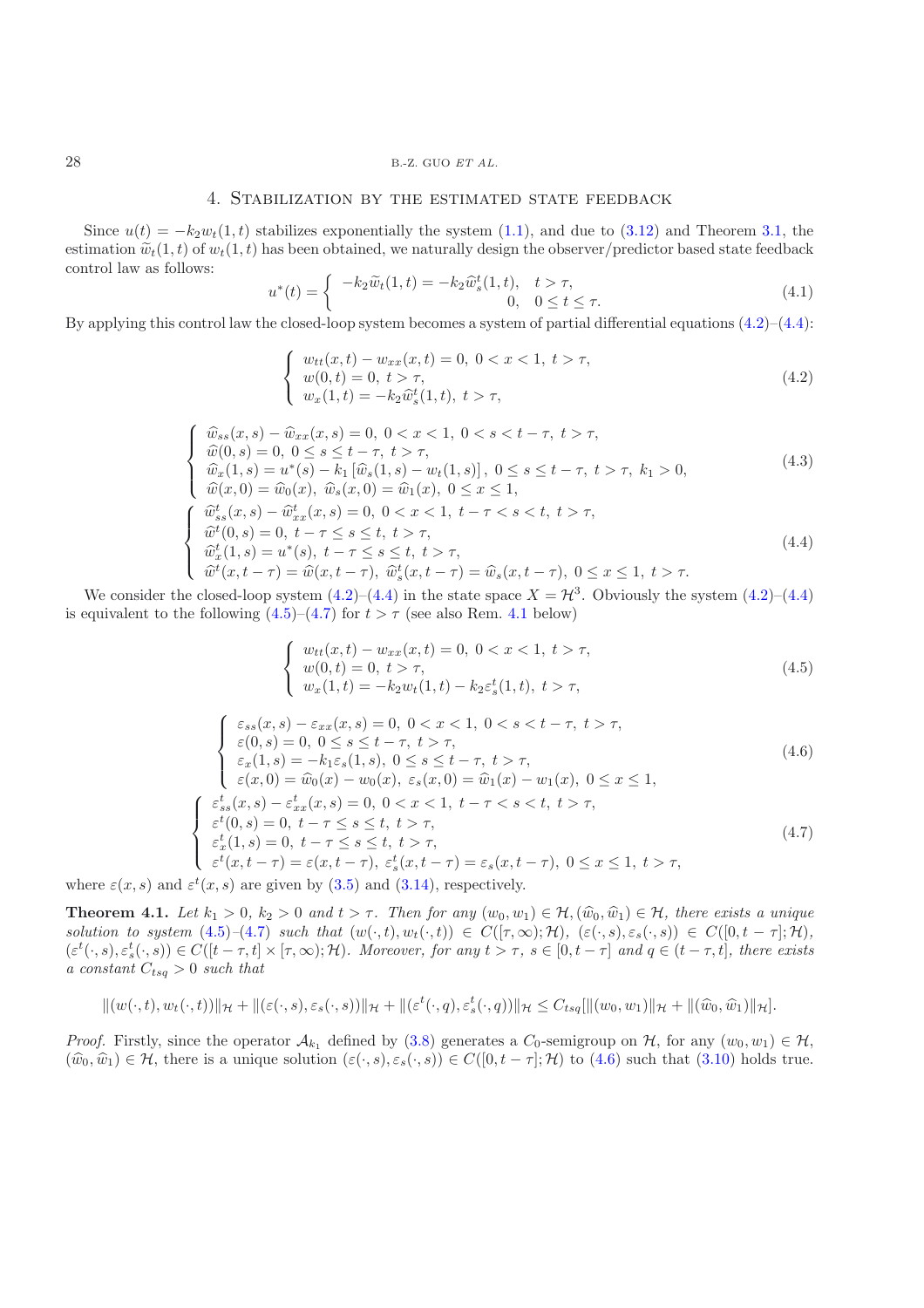Next, for any given time  $t > \tau$ , since [\(4.7\)](#page-6-3) is a classical one-dimensional wave equation in  $(x, s)$ , for any  $(\varepsilon(\cdot, t-\tau), \varepsilon_t(\cdot, t-\tau)) \in \mathcal{H}$  that is guaranteed by [\(3.10\)](#page-4-2), there exists a unique solution to [\(4.7\)](#page-6-3) such that

$$
\|(\varepsilon^t(\cdot,s),\varepsilon^t_s(\cdot,s))\|_{\mathcal{H}} = \|(\varepsilon(\cdot,t-\tau),\varepsilon_t(\cdot,t-\tau))\|_{\mathcal{H}}, \ \forall \ s \in [t-\tau,t]. \tag{4.8}
$$

<span id="page-7-5"></span>Hence  $(\varepsilon^t(\cdot, s), \varepsilon_s^t(\cdot, s)) \in C([t - \tau, t] \times [t, \infty); H)$ . Now we consider the well-posedness of [\(4.5\)](#page-6-2).<br>For brevity in notation, let us consider the following wave equation:

<span id="page-7-0"></span>For brevity in notation, let us consider the following wave equation:

$$
\begin{cases}\n p_{\xi\xi}(x,\xi) - p_{xx}(x,\xi) = 0, \ 0 < x < 1, \ t - \tau < \xi < \infty, \\
 p(0,\xi) = p_x(1,\xi) = 0, \ t - \tau < \xi \le t, \\
 p(x,t-\tau) = \varepsilon(x,t-\tau), \ p_{\xi}(x,t-\tau) = \varepsilon_s(x,t-\tau), \ 0 < x \le 1.\n\end{cases}\n\tag{4.9}
$$

Then

$$
\varepsilon_s^t(1,t) = p_\xi(1,t). \tag{4.10}
$$

Denote by

<span id="page-7-3"></span>
$$
\widehat{f}(x,s) = \int_{t-\tau}^{\infty} e^{-s\rho} f(x,\rho) d\rho
$$
\n(4.11)

the Laplace transform of the classical (or distribution) function  $f(x, \xi)$  where x is regarded as a parameter.

<span id="page-7-1"></span>Take Laplace transform to the first equation of [\(4.9\)](#page-7-0) and take the initial conditions into account, to obtain

$$
\begin{cases}\n\frac{\mathrm{d}^2 \hat{p}(x,s)}{\mathrm{d}x^2} - s^2 \hat{p}(x,s) = -s \,\varepsilon(x,t-\tau) - \varepsilon_\rho(x,t-\tau), \\
\hat{p}(0,s) = \hat{p}_x(1,s) = 0.\n\end{cases} \tag{4.12}
$$

<span id="page-7-2"></span>The solution to  $(4.12)$  is found to be

$$
\widehat{p}(x,s) = \frac{\sinh(sx)}{s \cosh(s)} \int_0^1 [s \,\varepsilon(\eta, t-\tau) + \varepsilon_\rho(\eta, t-\tau)] \cosh(s(1-\eta)) \mathrm{d}\eta \n- \frac{1}{s} \int_0^x [s \,\varepsilon(\eta, t-\tau) + \varepsilon_\rho(\eta, t-\tau)] \sinh(s(x-\eta)) \mathrm{d}\eta.
$$
\n(4.13)

By using  $\hat{p}_{\xi}(x, s) = s \hat{p}(x, s) - \varepsilon(x, t - \tau)$  and [\(4.13\)](#page-7-2), a simple computation gives us

$$
\hat{p}_{\xi}(1,s) = \int_0^1 [s \,\varepsilon(\eta, t-\tau) + \varepsilon_{\rho}(\eta, t-\tau)] \frac{\sinh(s\eta)}{\cosh(s)} d\eta - \varepsilon(1, t-\tau) \n= \int_0^1 \varepsilon_{\rho}(\eta, t-\tau) \frac{\sinh(s\eta)}{\cosh(s)} d\eta + \frac{1}{\cosh(s)} \int_0^1 \varepsilon(\eta, t-\tau) d\cosh(s\eta) - \varepsilon(1, t-\tau) \n= \int_0^1 \varepsilon_{\rho}(\eta, t-\tau) \frac{\sinh(s\eta)}{\cosh(s)} d\eta - \int_0^1 \varepsilon_x(\eta, t-\tau) \frac{\cosh(s\eta)}{\cosh(s)} d\eta.
$$
\n(4.14)

<span id="page-7-4"></span>Using the inverse Laplace transform formulae in [\[18](#page-13-18)], on p. 288, we have, for  $k = 0, 1, \ldots$ , that

$$
p_{\xi}(1,t) = \begin{cases}\n-\varepsilon_x(4k+1-\tau, t-\tau) + \varepsilon_{\rho}(4k+1-\tau, t-\tau) & 4k \leq \tau < 4k+1, \\
-\varepsilon_x(\tau - 4k - 1, t-\tau) + \varepsilon_{\rho}(\tau - 4k - 1, t-\tau) & 4k+1 \leq \tau < 4k+2, \\
-\varepsilon_x(4k+3-\tau, t-\tau) + \varepsilon_{\rho}(4k+3-\tau, t-\tau) & 4k+2 \leq \tau < 4k+3, \\
-\varepsilon_x(\tau - 4k - 3, t-\tau) + \varepsilon_{\rho}(\tau - 4k - 3, t-\tau) & 4k+3 \leq \tau < 4k+4.\n\end{cases}
$$
\n(4.15)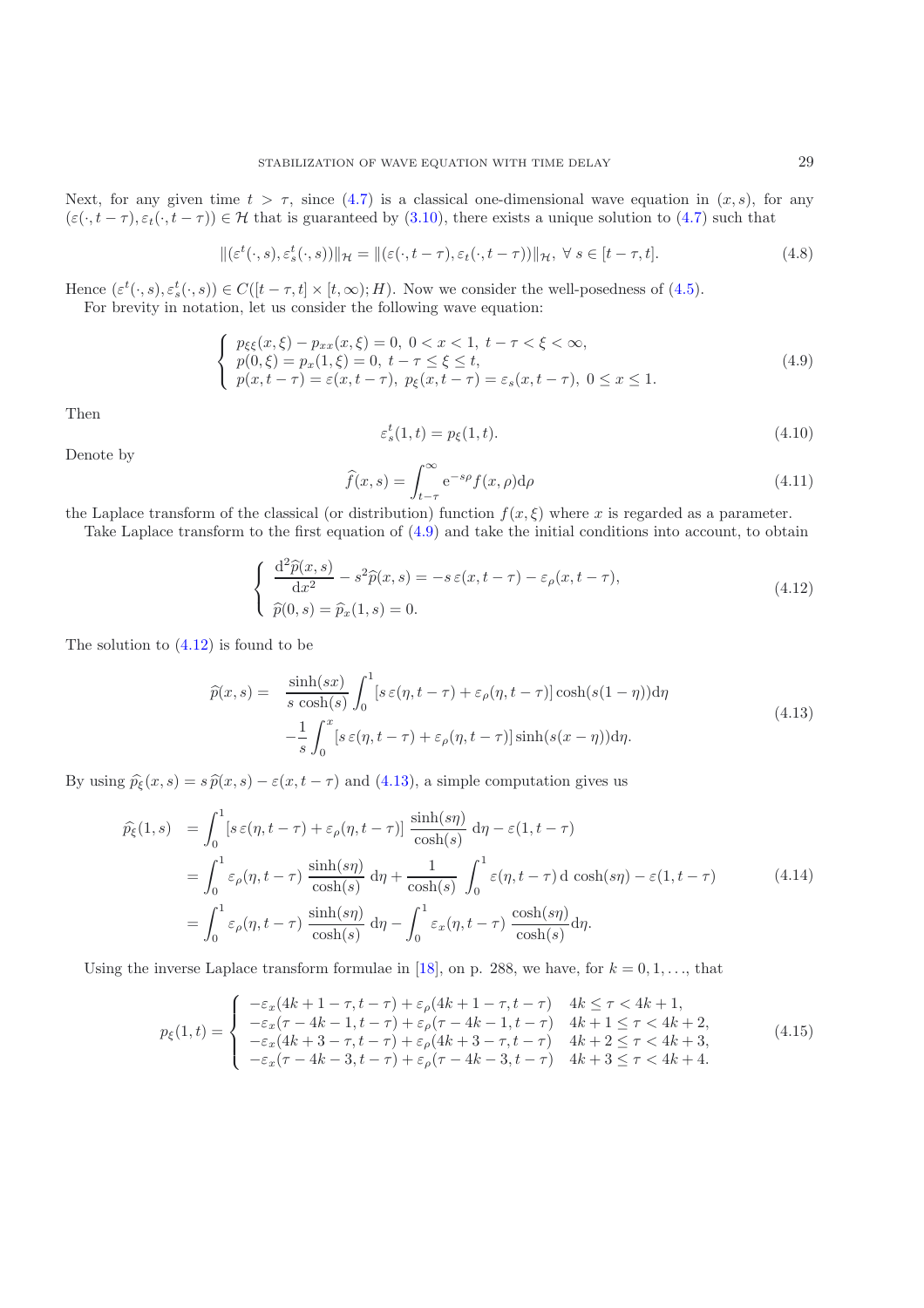We only treat the case of  $4k \leq \tau < 4k+1$  since other cases can be treated similarly. Let  $4k \leq \tau < 4k+1$ . Then  $0 < 4k + 1 - \tau \leq 1$ . Let

<span id="page-8-1"></span>
$$
\rho(s) = \int_0^{4k+1-\tau} x \varepsilon_x(x,s) \varepsilon_s(x,s) \mathrm{d}x, \ \forall \ s \in [0, t-\tau].
$$

Then it is easy to see that  $|\rho(s)| \leq \frac{1}{2} ||(\varepsilon(\cdot, s), \varepsilon_s(\cdot, s))||^2_{\mathcal{H}}$ , and

$$
\dot{\rho}(s) = \frac{4k+1-\tau}{2} \left[ \varepsilon_s^2 (4k+1-\tau,s) + \varepsilon_x^2 (4k+1-\tau,s) \right] - \frac{1}{2} \int_0^{4k+1-\tau} \left[ \varepsilon_x^2 (x,s) + \varepsilon_s^2 (x,s) \right] dx.
$$

Integrate above over  $[0, T]$  for any  $T > 0$  to give

$$
\frac{4k+1-\tau}{2} \int_0^T \left[ \varepsilon_s^2 (4k+1-\tau,t) + \varepsilon_x^2 (4k+1-\tau,t) \right] dt = \rho(T) - \rho(0) \n+ \frac{1}{2} \int_0^T \int_0^{4k+1-\tau} \left[ \varepsilon_x^2 (x,t) + \varepsilon_s^2 (x,t) \right] dx dt, \quad \forall T > 0. \quad (4.16)
$$

Using  $(4.16)$  and  $(3.10)$ , we can easily get the following inequality

$$
\int_0^{\infty} \left[\varepsilon_x^2 (4k+1-\tau,t) + \varepsilon_s^2 (4k+1-\tau,t)\right] dt \le \frac{2\omega + M^2}{(4k+1-\tau)\omega} \|(\varepsilon(\cdot,0),\varepsilon_s(\cdot,0))\|_{\mathcal{H}}^2
$$
  
= 
$$
\frac{2\omega + M^2}{(4k+1-\tau)\omega} \|(\hat{w}_0 - w_0, \hat{w}_1 - w_1)\|_{\mathcal{H}}^2.
$$
 (4.17)

This together with  $(4.10)$  and  $(4.15)$  shows that

$$
\int_{t}^{\infty} \varepsilon_{s}^{t^{2}}(1,\rho) d\rho \le \frac{2(2\omega + M^{2})}{(4k + 1 - \tau)\omega} \|(\hat{w}_{0} - w_{0}, \hat{w}_{1} - w_{1})\|_{\mathcal{H}}^{2}, \ \forall \ t > \tau.
$$
\n(4.18)

<span id="page-8-3"></span><span id="page-8-2"></span>Now, since [\(4.5\)](#page-6-2) can be written as

$$
w_{tt}(\cdot, t) + Aw(\cdot, t) + k_2 BB^* w_t(\cdot, t) - k_2 B \varepsilon_s^t(1, t) = 0 \text{ for all } t > \tau,
$$
\n
$$
(4.19)
$$

where A, B are defined in [\(2.4\)](#page-2-4). Similarly to [\(3.3\)](#page-4-0), [\(4.19\)](#page-8-2) is well-posed: For any  $t > \tau$ , there exists a unique solution to [\(4.19\)](#page-8-2) in  $H$ , and there exist constants  $C'_{t} > 0$ ,  $C''_{t} > 0$  such that

$$
\| (w(\cdot, t), w_t(\cdot, t)) \|_{\mathcal{H}}^2 \le C'_t \left[ \| (w(\cdot, \tau), w_t(\cdot, \tau)) \|_{\mathcal{H}}^2 + \int_{\tau}^t \varepsilon_s^{t^2} (1, t) dt \right]
$$
  
=  $C'_t \left[ \| (w_0, w_1) \|_{\mathcal{H}}^2 + \int_{\tau}^t \varepsilon_s^{t^2} (1, t) dt \right].$  (4.20)

<span id="page-8-4"></span><span id="page-8-0"></span>This together with [\(4.8\)](#page-7-5), [\(4.18\)](#page-8-3) and [\(3.10\)](#page-4-2) gives the required result.  $\Box$ 

**Remark 4.1.** Rigorously, the equivalence of  $(4.2)$ – $(4.4)$  and  $(4.5)$ – $(4.7)$  requires the control  $u^*(t) = -k_2w_t(1,t)$ –<br> $k_2\varepsilon^t(1,t)$   $t > \tau$  defined by  $(4.1)$  belongs to  $L^2(\tau, \infty)$ . This can be simply proved by defi  $k_2 \varepsilon_s^t(1,t)$ ,  $t > \tau$  defined by [\(4.1\)](#page-6-5) belongs to  $L^2_{loc}(\tau, \infty)$ . This can be simply proved by defining

$$
G(t) = \frac{1}{2} \int_0^1 [w_t^2(x, t) + w_x^2(x, t)] \mathrm{d}x.
$$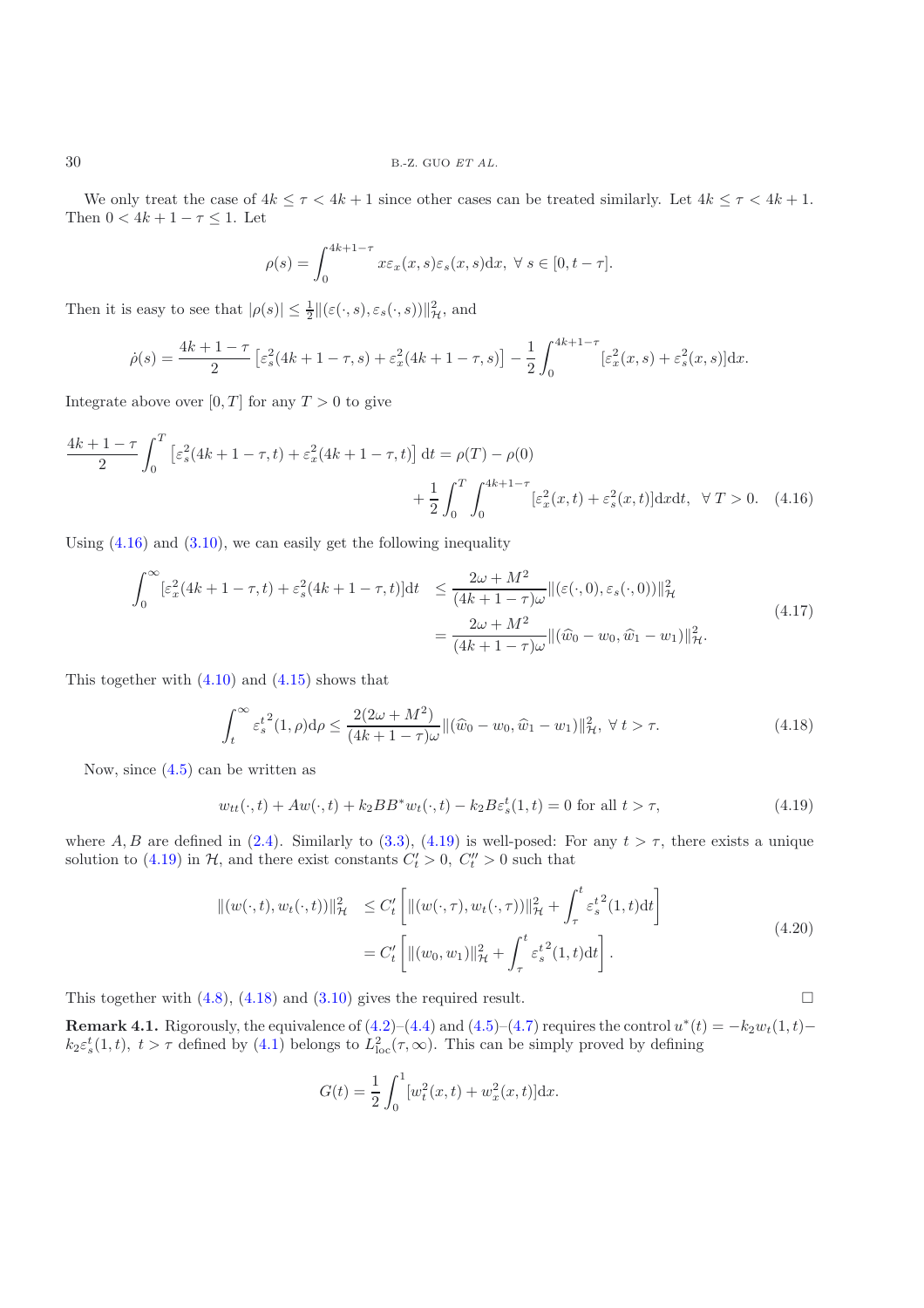Then we can consider only for the classical solution of  $(4.5)$ . The reason is the same as in the proof of Lemma [A.1](#page-11-0) in Appendix,

$$
\dot{G}(t) = -k_2 w_t^2(1, t) - k_2 w_t(1, t) \varepsilon_s^t(1, t).
$$

Integrate above over  $[\tau, T]$  for any  $T > \tau$  to give

$$
k_2 \int_{\tau}^{T} w_t^2(1,t)dt = -k_2 \int_{\tau}^{T} w_t(1,t) \varepsilon_s^t(1,t)dt - G(T) + G(\tau),
$$

and hence

$$
\frac{k_2}{2} \int_{\tau}^{T} w_t^2(1, t) dt \le \frac{k_2}{2} \int_{\tau}^{T} \varepsilon_s^{t^2}(1, t) dt - G(T) + G(\tau).
$$

This together with [\(4.18\)](#page-8-3) and [\(4.20\)](#page-8-4) shows that  $u^*(t) \in L^2_{loc}(0, \infty)$ .

Finally, we are in a position to show the convergence of the system [\(4.5\)](#page-6-2).

**Theorem 4.2.** *Let*  $k_1 > 0$  *and let*  $k_2 > 0$ *. Then for any initial conditions*  $(w_0, w_1) \in \mathcal{H}$  *and*  $(\hat{w}_0, \hat{w}_1) \in \mathcal{H}$ *, the solution of* [\(4.5\)](#page-6-2) *satisfies*

$$
\lim_{t \to \infty} \|(w(\cdot, t), w_t(\cdot, t))\|_{\mathcal{H}} = 0.
$$

*Furthermore, if*  $(w_0, w_1) \in \mathcal{H}$  *and*  $(\widehat{w}_0, \widehat{w}_1) \in \mathcal{H}$  *satisfy* 

$$
(w_0-\widehat{w}_0, w_1-\widehat{w}_1)\in D(\mathcal{A}_{k_1}),
$$

*where*  $A_{k_1}$  *is defined by* [\(3.8\)](#page-4-4)*, then there are some positive constants*  $M_2 > 0$  *and*  $\omega_2 > 0$  *such that the solution of* [\(4.5\)](#page-6-2) *satisfies*

$$
\|(w(\cdot,t),w_t(\cdot,t))\|_{\mathcal{H}} \le M_2 e^{-\omega_2(t-\tau)} \|\mathcal{A}_{k_1}(w_0 - \widehat{w}_0, w_1 - \widehat{w}_1)\|_{\mathcal{H}}, \ \forall \ t > \tau.
$$
 (4.21)

*Proof.* The first part follows directly from (i) of Proposition [A.1](#page-11-0) in Appendix. As in the proof of Theorem [4.1,](#page-6-6) we only consider the case of  $4k \leq \tau < 4k+1$ . If  $(\varepsilon(\cdot, 0), \varepsilon_s(\cdot, 0))^{\top} \in D(\mathcal{A}_{k_1})$ , where  $\mathcal{A}_{k_1}$  is defined by  $(3.8)$ , then by [\(3.9\)](#page-4-5)

$$
\|\mathcal{A}_{k_1}e^{\mathcal{A}_{k_1}s}(\varepsilon(\cdot,0),\varepsilon_s(\cdot,0))^{\top}\|_{\mathcal{H}} \leq M e^{-\omega s} \|\mathcal{A}_{k_1}(\varepsilon(\cdot,0),\varepsilon_s(\cdot,0))^{\top}\|_{\mathcal{H}}, \ \forall \ s\geq 0,
$$

<span id="page-9-0"></span>that is,

$$
\int_0^1 \left[\varepsilon_{xx}^2(x,s) + \varepsilon_{xs}^2(x,s)\right] dx \le M e^{-\omega s} \int_0^1 \left[\varepsilon_{xx}^2(x,0) + \varepsilon_{xs}^2(x,0)\right] dx, \ \forall \ s \ge 0. \tag{4.22}
$$

Since  $\varepsilon_s(0, s) = 0$ , it is easy to prove the following inequalities:

$$
\begin{cases}\n\varepsilon_s^2(4k+1-\tau,s) & \leq \int_0^{4k+1-\tau} \varepsilon_{xs}^2(x,s) \, dx, \quad k_1^{-2} \varepsilon_x^2(1,s) = \varepsilon_s^2(1,s) \leq \int_0^1 \varepsilon_{xs}^2(x,s) \, dx, \\
\varepsilon_x^2(4k+1-\tau,s) &= \left| \varepsilon_x(1,s) + \int_1^{4k+1-\tau} \varepsilon_{xx}(x,s) \, dx \right|^2 \leq 2 \int_0^1 [\varepsilon_{xs}^2(x,s) + \varepsilon_{xx}^2(x,s)] \, dx.\n\end{cases}\n\tag{4.23}
$$

<span id="page-9-1"></span>Set now  $f(s) = \varepsilon_s(1, s, s)$ . By [\(4.10\)](#page-7-3), [\(4.15\)](#page-7-4), [\(4.22\)](#page-9-0), [\(4.23\)](#page-9-1), (ii) of Proposition [A.1](#page-11-0) in Appendix, and the finition of  $D(A_k)$ , we prove the second part of the required result. definition of  $D(\mathcal{A}_{k_1})$ , we prove the second part of the required result.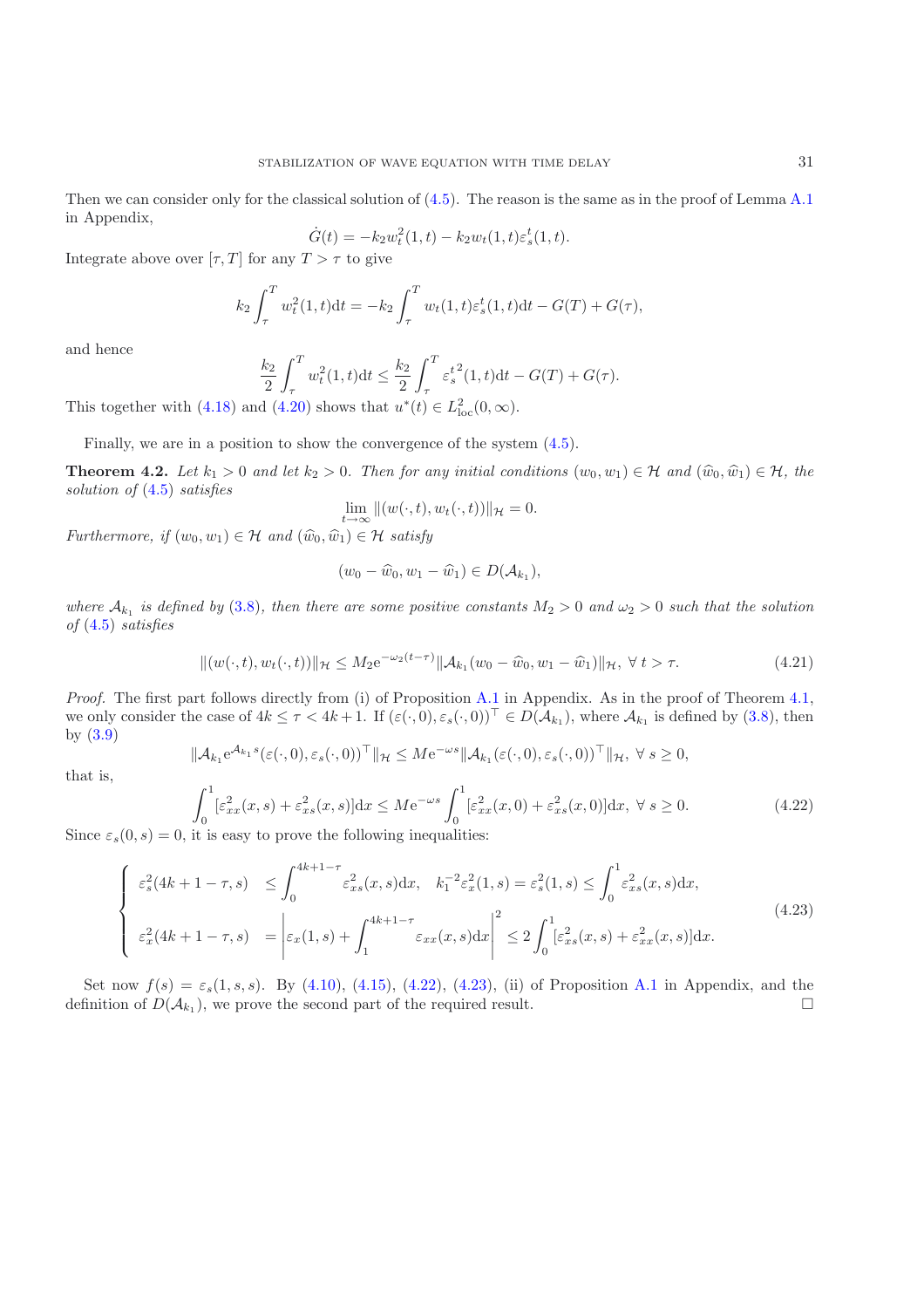

FIGURE 1. Displacement and velocity with time delay  $\tau = 0.5$ .



FIGURE 2. Displacement with time delay  $\tau = 0.5$  disturbed by  $\theta = 0.1$ .

#### 5. Simulation results

In this section, we give some numerical simulation results for the closed loop systems  $(4.5)$ – $(4.7)$ . We use the backward Euler method in the time domain and the Chebyshev spectral method in space domain. The numerical results are produced by Matlab program [\[20\]](#page-13-19).

The basic idea of the numerical scheme is as follows. Firstly, the second order equations in time are transformed into a system of two first order equations. Secondly, the boundary conditions are implemented in an explicit way. In the numerical scheme, the space grid size  $N = 40$  and  $dt = 10^{-4}$  time step are used. The parameters are taken to be  $\tau = 0.5$ ,  $k_1 = k_2 = 1$ . The initial conditions are

$$
w_0(x) = -x, \ w_1(x) = \frac{x}{k_2}, \ \hat{w}_0(x) = \hat{w}_1(x) = 0, \ \forall \ x \in [0, 1]. \tag{5.24}
$$

<span id="page-10-0"></span>The time span is [0, <sup>4</sup>.5]. It is seen from Figure 1 that both the string displacement and the velocity are almost at rest after  $t = 4$ .

Finally, we point out that our scheme is also not robust to small time delay as the general output PI feedbacks in [\[16\]](#page-13-7). In Figure 2, we use grid size  $N = 40$ ; time step  $dt = 10^{-4}$ ; parameters  $\tau = 1.0$ ,  $k_1 = k_2 = 1$ ; and the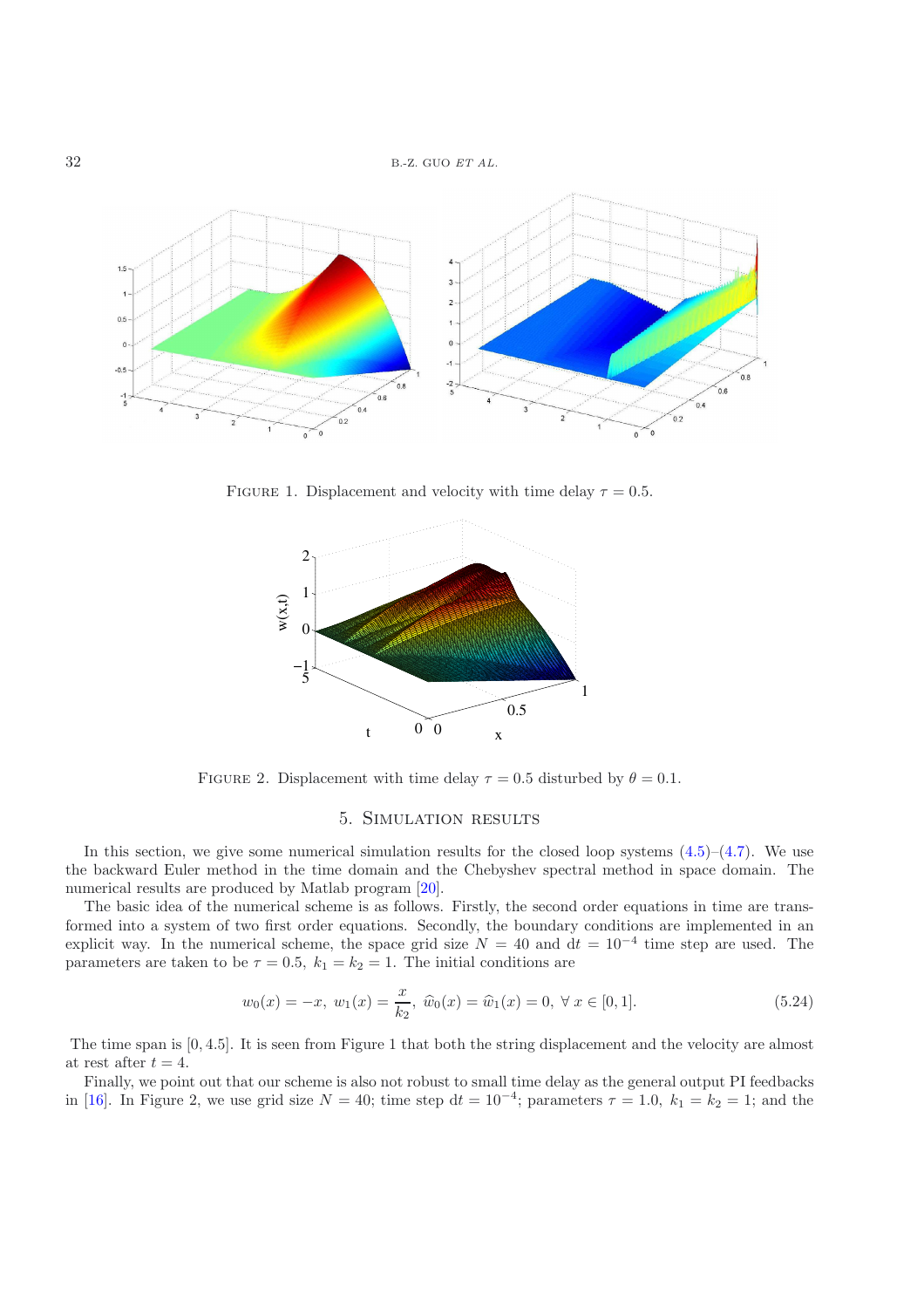same initial conditions [\(5.24\)](#page-10-0) to get the displacement where the time delay is disturbed by  $\theta = 0.1$ . It is seen that the displacement is not convergent anymore. This phenomena coincides with [\[13](#page-13-13)] for beam equation. The big difference with [\[13](#page-13-13)] is that we are able to show the convergence for non-smooth initial values. The scheme is certainly applicable to multi-dimensional PDEs and we believe that the same convergence is also true in that case.

### A. Appendix: The solution decay rate of the nonhomogeneous wave equation

<span id="page-11-1"></span>Consider the boundary nonhomogeneous wave equation

$$
\begin{cases}\nw_{ss}(x,s) - w_{xx}(x,s) = 0, \ 0 < x < 1, \ s > t \ge 0, \\
w(0,s) = 0, \ s \ge t, \\
w_x(1,s) = -kw_s(1,s) + f(s), \ s \ge t, \ k > 0,\n\end{cases} \tag{A.25}
$$

<span id="page-11-0"></span>in the space  $\mathcal{H} = H_L^1(0,1) \times L^2(0,1), H_L^1(0,1) = \{f \mid f \in H^1(0,1), f(0) = 0\}.$ 

**Proposition A.1.** (i) *Suppose*  $f \in L^2(t,\infty)$ *. Then for any initial value*  $w(\cdot,t), w_s(\cdot,t) \in \mathcal{H}$ *, the solution of* [\(A.25\)](#page-11-1) *decays asymptotically to* <sup>0</sup> *as* s *goes to infinity:*

$$
\lim_{s \to \infty} \|(w(\cdot, s), w_s(\cdot, s))\|_{\mathcal{H}} = 0.
$$

(ii) *Suppose*  $e^{\ell s} f(s) \in L^2(t, \infty)$ ,  $t \geq 0$  *for some*  $\ell > 0$ . Then the solution of [\(A.25\)](#page-11-1) *decays exponentially to* 0 *in* H *as follows*

$$
\|(w(\cdot,s),w_s(\cdot,s))\|_{\mathcal{H}} \leq C_t e^{-\alpha s} \Big[ \|(w(\cdot,t),w_s(\cdot,t))\|_{\mathcal{H}} + \|e^{\alpha \cdot} f(\cdot)\|_{L^2(t,\infty)} \Big], \ \forall \ s \geq t
$$

*for some constants*  $C_t > 0, \alpha > 0$  *independent of s.* 

<span id="page-11-2"></span>*Proof.* (i) As [\(4.19\)](#page-8-2), [\(A.25\)](#page-11-1) can be written as

$$
w_{ss}(\cdot, s) + Aw(\cdot, s) + kBB^*w_s(\cdot, s) + Bf(s) = 0 \text{ for all } s > t,
$$
\n(A.26)

where  $A, B$  are defined in  $(2.4)$ . Write  $(A.26)$  further as

$$
\frac{\mathrm{d}}{\mathrm{d}s} \left( \begin{array}{c} w(\cdot, s) \\ w_s(\cdot, s) \end{array} \right) = \mathcal{A}_k \left( \begin{array}{c} w(\cdot, s) \\ w_s(\cdot, s) \end{array} \right) + \mathcal{B} \left( \begin{array}{c} 0 \\ f(s) \end{array} \right) \tag{A.27}
$$

where

$$
\mathcal{A}_k = \left( \begin{array}{cc} 0 & I \\ -A & -kBB^* \end{array} \right), \ \mathcal{B} = \left( \begin{array}{c} 0 \\ B \end{array} \right).
$$

By Proposition 4.2.10 of [\[21\]](#page-13-17), on p. 120, for any  $(w(\cdot,t), w_s(\cdot,t)) \in D(\mathcal{A}_k)$ ,  $f \in H^1_{loc}(t,\infty)$ ,  $f(t) = 0$ , [\(A.25\)](#page-11-1)<br>admits a unique classical solution admits a unique classical solution.

For any  $(w(\cdot,t), w_s(\cdot,t)) \in \mathcal{H}, f \in L^2(t,\infty)$  and given  $\epsilon > 0$ , find the  $(\tilde{w}(\cdot,t), \tilde{w}_s(\cdot,t)) \in D(\tilde{\mathcal{A}}_k)$ ,  $\tilde{f} \in$  $H_{\text{loc}}^1(t,\infty), \tilde{f}(t) = 0$  such that

$$
\|(\tilde{w}(\cdot,t),\tilde{w}_s(\cdot,t)) - (w(\cdot,t),w_s(\cdot,t))\|_{\mathcal{H}} \leq \epsilon, \ \|\tilde{f} - f\|_{L^2(t,\infty)} \leq \epsilon.
$$

By the well-known facts on  $(A.26)$  mentioned in previous sections,  $A_k$  and B satisfies assumptions  $(H.1)$ – $(H.4)$ of Theorem 7.4.1.1 of [\[15](#page-13-20)], on p. 653. By (7.4.1.3) of Theorem 7.4.1.1 of [\[15\]](#page-13-20), on p. 654, with  $\epsilon = 0$ , we have

$$
\begin{aligned} \left\| \left( \tilde{w}(\cdot, s), \tilde{w}_s(\cdot, s) \right) - \left( w(\cdot, s), w_s(\cdot, s) \right) \right\|_{\mathcal{H}} &\leq C_t \left[ \left\| \left( \tilde{w}(\cdot, t), \tilde{w}_s(\cdot, t) \right) - \left( w(\cdot, t), w_s(\cdot, t) \right) \right\|_{\mathcal{H}} \\ &+ \left\| \tilde{f} - f \right\|_{L^2(t, \infty)} \right] \leq 2C_t \epsilon, \ \forall \ s \geq t, \end{aligned}
$$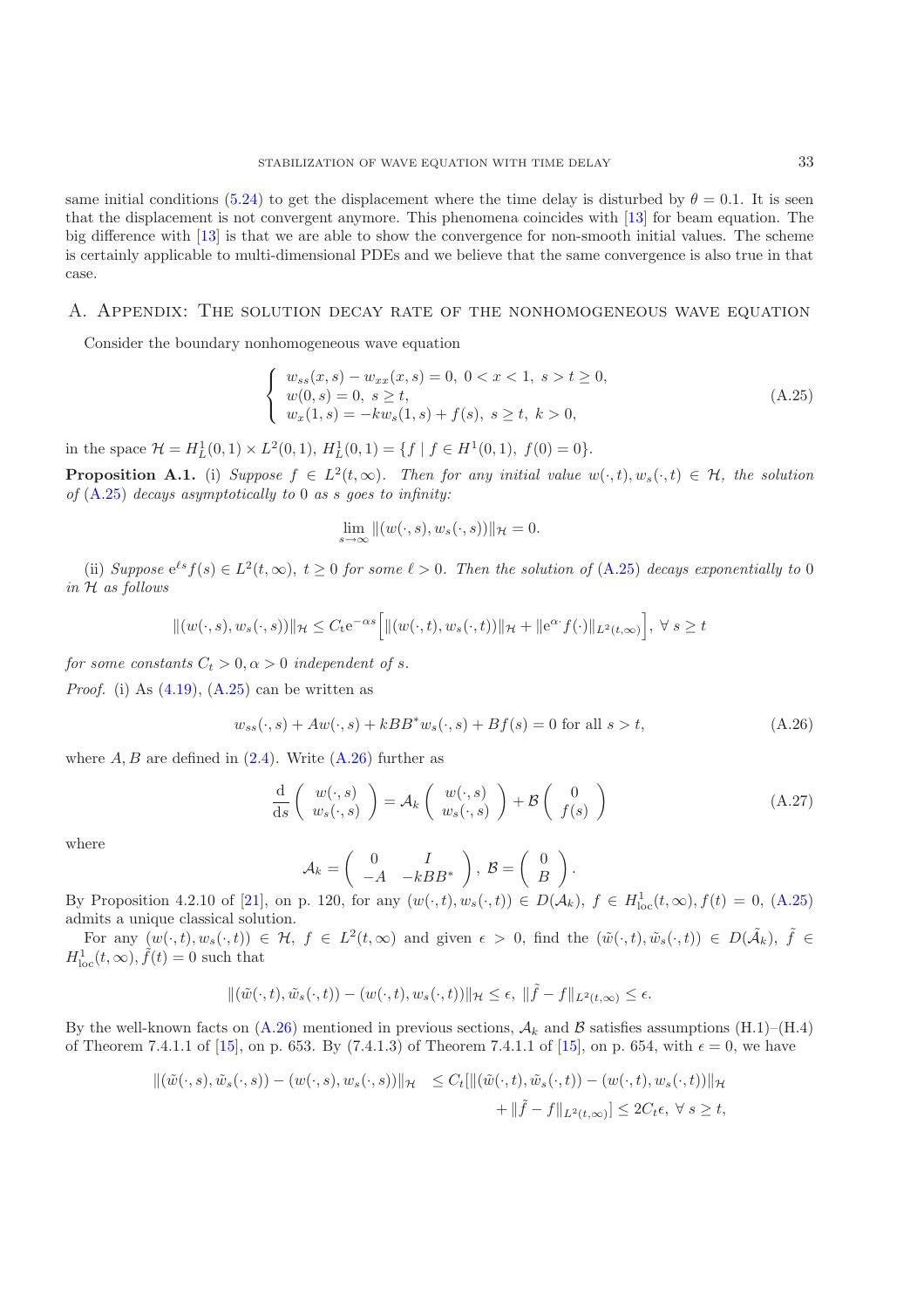where  $C_t$  is a constant independent of  $\epsilon$  and  $(\tilde{w}(\cdot, s), \tilde{w}_s(\cdot, s))$  is the solution of  $(A.25)$  with f replaced by  $\tilde{f}$ . Therefore, in order to prove (i), we need only consider the classical solution of [\(A.25\)](#page-11-1).

Now for small  $\delta > 0$ , define the Lyapunov function

$$
F(s) = \frac{1}{2} \int_0^1 [w_s^2(x, s) + w_x^2(x, s)] \mathrm{d}x + \delta \int_0^1 x w_x(x, s) w_s(x, s) \mathrm{d}x.
$$

Then we have

$$
\dot{F}(s) = -kw_s^2(1,s) + f(s)w_s(1,s) + \frac{\delta}{2}w_s^2(1,s) + \frac{\delta}{2}w_x^2(1,s) - \frac{\delta}{2} \int_0^1 [w_s^2(x,s) + w_x^2(x,s)]dx
$$
  
\n
$$
\leq -\delta_0 F(s) + C_0 f^2(s)
$$

for some positive constant  $\delta_0$ ,  $C_0$  as long as  $\delta$  small enough. Hence

$$
F(s) \le e^{-\delta_0(s-t)} F(t) + C_0 \int_t^s e^{-\delta_0(s-\tau)} f^2(\tau) d\tau.
$$

Since  $f(s) \in L^2(t,\infty)$ , for any given  $\varepsilon > 0$ , take s sufficiently large so that  $s - t > s/2$  and  $C_0 \int_{s/2}^s f^2(\tau) d\tau < \varepsilon$ . Then

$$
F(s) \le e^{-\delta_0(s-t)} F(t) + C_0 \int_t^s e^{-\delta_0(s-\tau)} f^2(\tau) d\tau \le e^{-\delta_0(s-t)} F(t) + C_0 \int_t^{s/2} e^{-\delta_0(s-\tau)} f^2(\tau) d\tau + \varepsilon
$$
  

$$
\le e^{-\delta_0(s-t)} F(t) + C_0 e^{-\delta s/2} \int_t^{\infty} f^2(\tau) d\tau + \varepsilon.
$$

Therefore

$$
\limsup_{s \to \infty} F(s) \le \varepsilon.
$$

Since  $\varepsilon$  is arbitrary chosen, (i) is proved.

Next, we prove (ii). It is well-known that  $A_k$  generates an exponential stable  $C_0$ -semigroup:

 $||e^{\mathcal{A}_k s}||$  ≤  $M_1 e^{-\omega_1 s}$ , ∀  $s \ge 0$ 

for some  $M_1 > 0$ ,  $\omega_1 > 0$ . Suppose  $0 < \alpha < \min\{\ell, \omega_1\}$  and let

$$
Y(s) = e^{\alpha s} (w(\cdot, s), w_s(\cdot, s))^{\top}.
$$

Then

$$
\frac{d}{ds}Y(s) = (\mathcal{A}_k + \alpha)Y(s) + \mathcal{B}(0, e^{\alpha s}f(s))^{\top}.
$$
  
rmptions (H 1)–(H 4) of Theorem 7.4.1.1 of

Again,  $\mathcal{A}_k + \alpha$  and  $\beta$  satisfies assumptions (H.1)–(H.4) of Theorem 7.4.1.1 of [\[15\]](#page-13-20), on p. 653. Apply (7.4.1.3) of Theorem 7.4.1.1 of [15] on p. 654, with  $\epsilon = 0$  to obtain Theorem 7.4.1.1 of [\[15\]](#page-13-20), on p. 654, with  $\epsilon = 0$ , to obtain

$$
||Y(s)||_{\mathcal{H}} \leq C_t[||(w(\cdot,t),w_s(\cdot,t))||_{\mathcal{H}} + ||e^{\alpha \cdot f}||_{L^2(t,\infty)}], \ \forall \ s \geq t,
$$

for some  $C_t > 0$ . Therefore,

$$
||(w(\cdot,s),w_s(\cdot,s))||_{\mathcal{H}} \leq C_t e^{-\alpha s} [||(w(\cdot,t),w_s(\cdot,t))||_{\mathcal{H}} + ||e^{\alpha \cdot f}||_{L^2(t,\infty)}], \ \forall \ s \geq t.
$$

This is the required result.  $\Box$